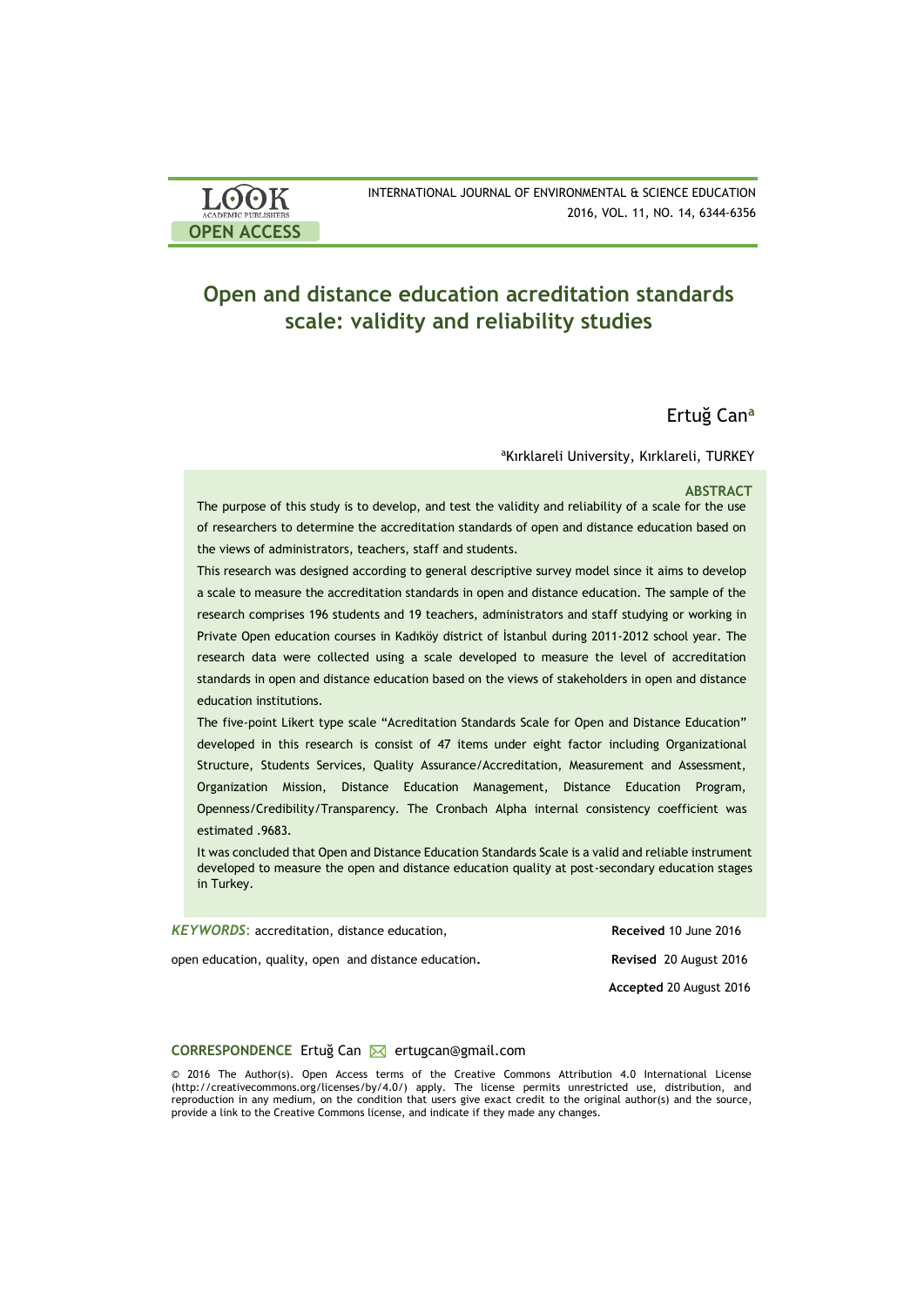# **Introduction**

With the integration of education institutions with information and communication technologies, a considerable e-transformation has been experienced, which can be called e-management in the field of administration and e-learning in the field of education. Recently in Turkey there has been a huge increase in the number of universities offering distance education. Majority of universities in the world as well as in Turkey also try to provide their formal campus-based students with distance education service. However, in Turkey, for higher education institutions to open distance education programs, distance education centres, or open and distance education faculty is not based on any accreditation or quality assurance systems. Today, distance education centres and distance education programs open with the formal approval by the plenary committee of the Board of Higher Education (BHE) following an assessment by the Distance Education Committee working under BHE.

Considering the increasing number of institutions offering distance education and students who demand attending these institutions, there is a need to enhance the quality of these distance education programs and instructional activities they provide, and to establish a quality assurance system regarding the distance education practices. However, currently there are no such institutions in Turkey to accredit distance education institutions, their education programs or other services they provide. Bologna process, on the other hand, necessitates the establishment of a national accreditation system for distance education practices.

As stated by Özkul and Latchem (2011), efforts towards creation of access, equality and capacity in distance education were given more importance than enhancing the quality of it in Turkey. One important method of enhancing quality in distance higher education is related with the quality assurance and accreditation practices in distance education.

Latchem, Özkul, Aydın and Mutlu (2006) have emphasized that in Turkey there is a need for quality assurance systems in distance education practices and quality assurance should be given priority.

The e-transformation in every field of life in Turkey also necessitates significant arrangements. Particularly in terms of distance education infrastructure it is very important to organize and manage distance education, improve human sources in administrative and technological terms, and ensure financial and scientific incentives. Moreover, certain legal arrangements and academic definitions regarding open and distance education need to be done and enacted, efforts towards ensuring quality in distance education should be accelerated, and arrangements regarding accreditation and equivalence of distance education programs need to be actualized as soon as possible. As in formal campus-based education, in distance education there is a need to make important arrangements to measure students' achievement. There is also a need to arrange and standardize across institutions the students' tuitions and instructors' wages in legal, academic, financial and status-related terms.

As Can (2005, p.261) points out it is apparent from the current practices that although there are all kinds of work, attempt and legal arrangements towards increasing the number of distance education students Turkish higher education system, attempts towards improving the quality are progressing very slowly for now.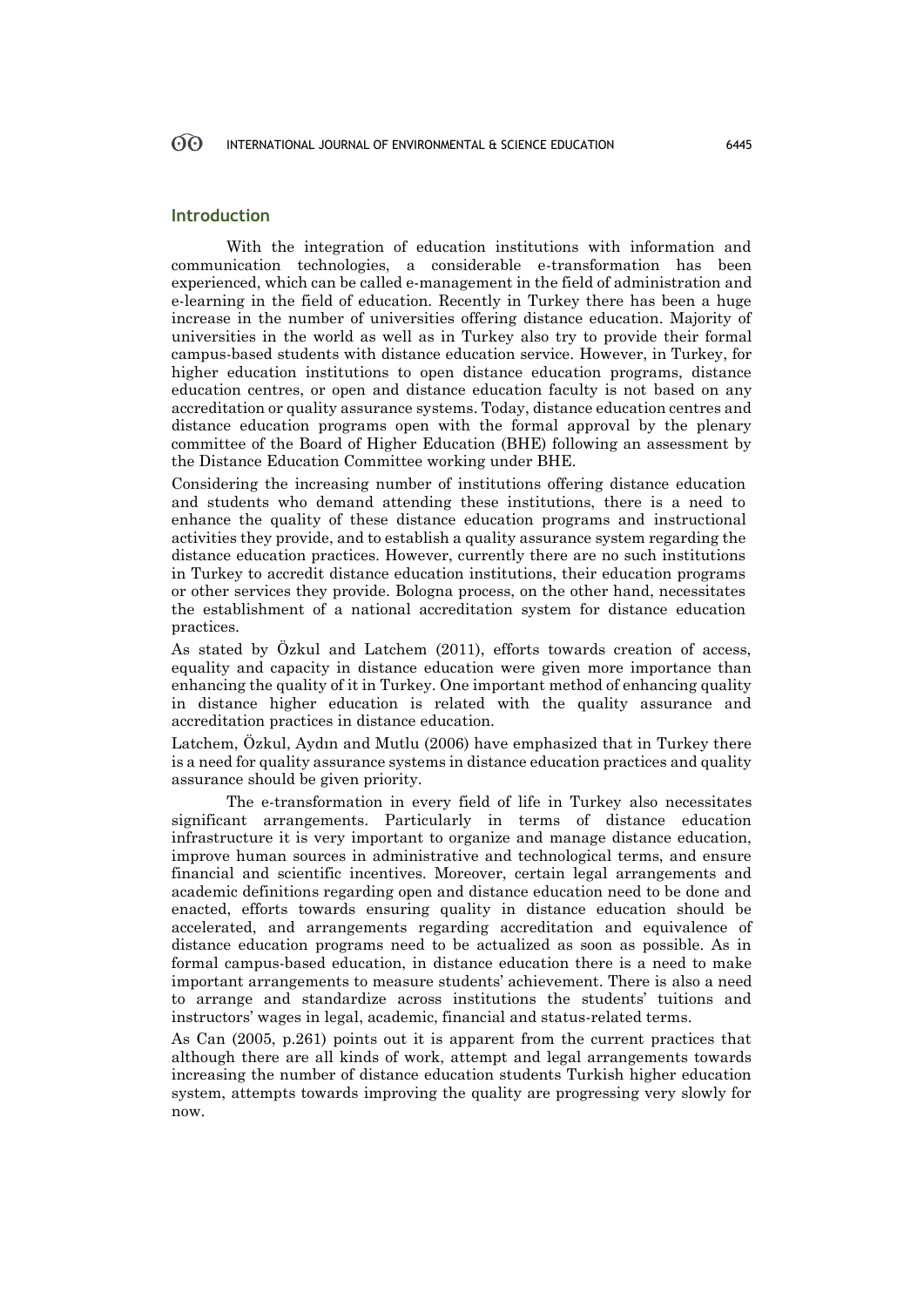One of the most critical ways of meeting these needs and improving the quality in open and distance education is the accreditation of distance education programs.

As Lockee, Burton and Potter (2010) suggest that the issue of accreditation came into agenda as a result of the recent increase in the quality assessment studies in higher education to relieve concerns regarding the quality of courses delivered via distance education.

Since the middle of 1980s the main policy about open education practices in Turkey has been to prevent the congestion in the entrance to universities, to ensure that maximum number of students benefit from higher education and get a degree, i.e. to generate new capacity in higher education. This practice has continued fast in different fields including especially teacher training through distance education. Despite this quantitative development, it is evident that efforts were not made as fast to improve the quality in higher education.

Robinson (2004) defines accreditation as quality assurance and emphasizes that the only and most important issue an education institution that provides distance education for various reasons should consider in any case be a quality education experience. Therefore, there is a need for instruments to measure the quality standards of open and distance educational institutions.

Karal (2011) asserts that accreditation is very important in distance education and standardization is needed in this field, and there is no institution in Turkey to accredit distance education.

Karaoğlu (2002, p.6) suggests that accreditation is a kind of certificate of quality, and the institutions granting these certificates are independent of government and generally formed by the representatives of universities involved in the system.

There is a lack of concrete studies or practices about how to conduct a quality assurance and accreditation towards distance education practices in Turkey. Based on this lack, it is deemed important to develop and apply instruments to measure the level of accreditation standards in open and distance education, and conduct follow-up studies based on application results.

The purpose of this study is to develop, and to test the validity and reliability of a scale to determine the accreditation standards of open and distance education institutions based on the views of administrators, teachers, staff and students.

### **Method**

This research was designed according to general descriptive survey model since it aims to develop a scale to measure the accreditation standards in open and distance education. General descriptive survey models are the kind of studies conducted on an entire population or a group, example or sample taken from the population to get a general understanding about the population composed of many members (Karasar, 1995, p.79). Büyüköztürk (2001, p.2; 2002) suggests that survey studies are commonly used in social sciences and allow working on large groups. Moreover, survey studies are defined as research designs where there is no manipulation of the researcher on the independent variables or factors.

Yıldırım and Şimşek (2006, pp. 64-65) emphasizes that quantitative researchers are responsible for taking every measures that do not breach objectivity in quantitative designs, thus it is important to work using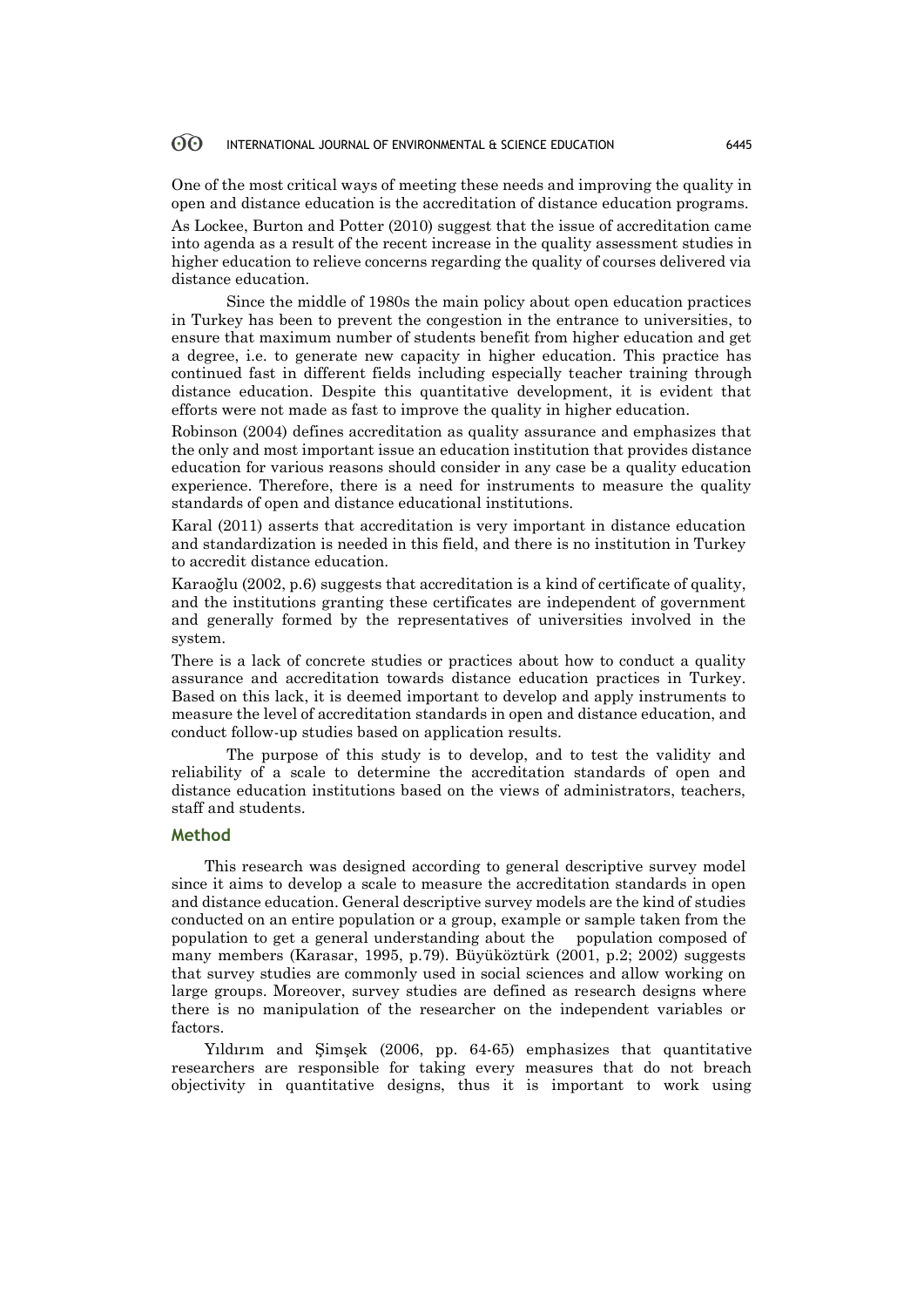standardized data collection tools and measurement instruments in terms of objectivity.

# *Sample*

The sample of the research comprises 196 students and 19 teachers, administrators and staff studying or working in Private Open education courses in Kadıköy district of İstanbul during 2011-2012 school year.

# *Data Collection*

The research data were collected using a scale developed to measure the level of accreditation standards in open and distance education based on the views of stakeholders in open and distance education institutions. Prior to the development of scale items, the relevant literature was reviewed, which revealed no scales developed previously in Turkey. Based on the literature review the standards regarding the open and distance education were developed theoretically. To this end, the accreditation standards and procedures used by some national accreditation institutions (e.g. MÜDEK, YÖDEK) and international accreditation institutions (DETC, ACCET, ACTDE, ODLQC, CHEA) were examined. In order to produce scale items based on an original study, it was decided to develop a five-point Likert type scale.

Denzin (1978) states that three kinds of triangulation can be used scientific studies i.e. triangulation of data, researcher, and theory and method. Likewise, in the present study the scale was developed and applied, and also method triangulation was used by conducting interviews. Moreover, sample triangulation was also used by collecting data based on views of different stakeholders (students, scholars, administrators, and staff) about the accreditation of Open education and distance education institutions in higher education.

In order to develop scale items, first students, teachers, administrators and staff were asked open ended questions about accreditation in education, accreditation in open and distance education, services provided by open education faculty, quality in open and distance education, characteristics of distance educational institutions and programs in Turkey, and the problems encountered during the provision of services and their suggestions. Their answers were taken in written form. In line with the analysis of the theoretical literature review and students' views, a pool of items for the draft scale were produced. The content of the pool was worded into item statements by the researcher and the draft scale form was developed after expert opinions were obtained. Next, it was decided to conduct a pilot study to test the adequacy of the draft scale in terms of content, clearness of expression and construct. To this end, draft form was administered on 196 students and 19 principal, teachers and staff studying or working at Kadıköy Branches of Private Open education courses. After the evaluation of data obtained from the pilot study, literature review and expert opinions, the draft scale with 60 items was revised. At the final stage, scholars from the department of educational administration department were consulted for their opinions about the scale items. In line with feedback from the experts, 13 items were discarded from the draft scale and the final draft scale form with 47 items was developed. Responses to items included "Strongly Agree", "Strongly Disagree", "Indecisive", "Disagree" and "Strongly Disagree". These responses were transformed into scores ranging from 5 to 1 respectively to be used in statistical analysis.

# *Data Analysis*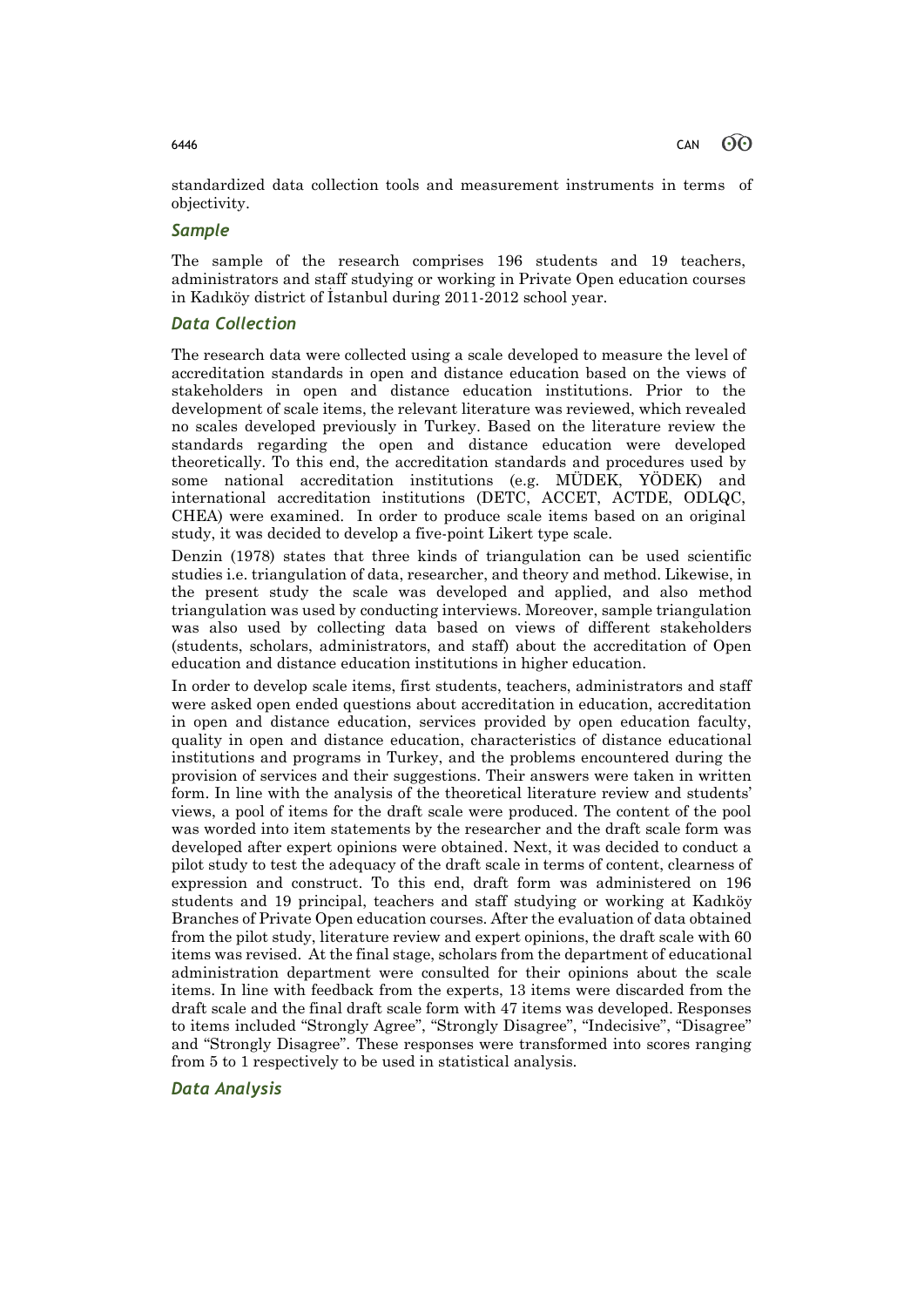The validity of the scale was tested through content and construct validity. For the content validity, specialist scholars were asked for their opinions about the scale items. For the construct validity, Exploratory Factor Analysis (AFA) was used followed by Confirmatory Factor Analysis (DFA) to test the goodness of fit of the model obtained in AFA.

The data were analysed using SPSS and Lisrel software programs. In order to test the construct validity of the scale, first Kaiser-Meyer-Olkin (KMO) and Bartlett test of Sphericity analyses were done. Next, principal components factor analysis was applied using Varimax rotation method. The reliability of the scale was tested estimating Cronbach Alpha coefficient and test-retest methods.

# **Findings**

### *Descriptive Analysis Results*

The draft scale was administered on a study group comprising a total of 155 people. The data set was subjected to factor analysis with Varimax rotation method. The Kaiser-Meyer-Olkin coefficient for the obtained data set was found ,893. This suggests that the size of the sample was adequate for the factor analysis. Next, Bartlett test was done to determine whether the measured variable is a multi-dimensional feature in the population parameter (8144,572), which yielded a statistically significant result at ,001 level (Table 1).

| Table 1. The results of kaiser-meyer-olkin and barlett tests obtained in first factor analysis |  |
|------------------------------------------------------------------------------------------------|--|
| of the open and distance education accreditation standards scale                               |  |

| <b>Test</b>             |             | <b>Value</b> |  |
|-------------------------|-------------|--------------|--|
| Kaiser-Meyer-Olkin Test |             | ,893         |  |
| Bartlett's Test of      | Chi-Squared | 8144,572     |  |
| Sphericity              | df          | 1770         |  |
|                         | P           | ,000***      |  |

As it can be seen in Table 1, the scores regarding the perceptions of the administrators, teachers, staff and students about the accreditation standards in open and distance education are multi-dimensional in population parameter.

**Table 2.** The results of first factor analysis of the open and distance education accreditation standards scale with varimax rotation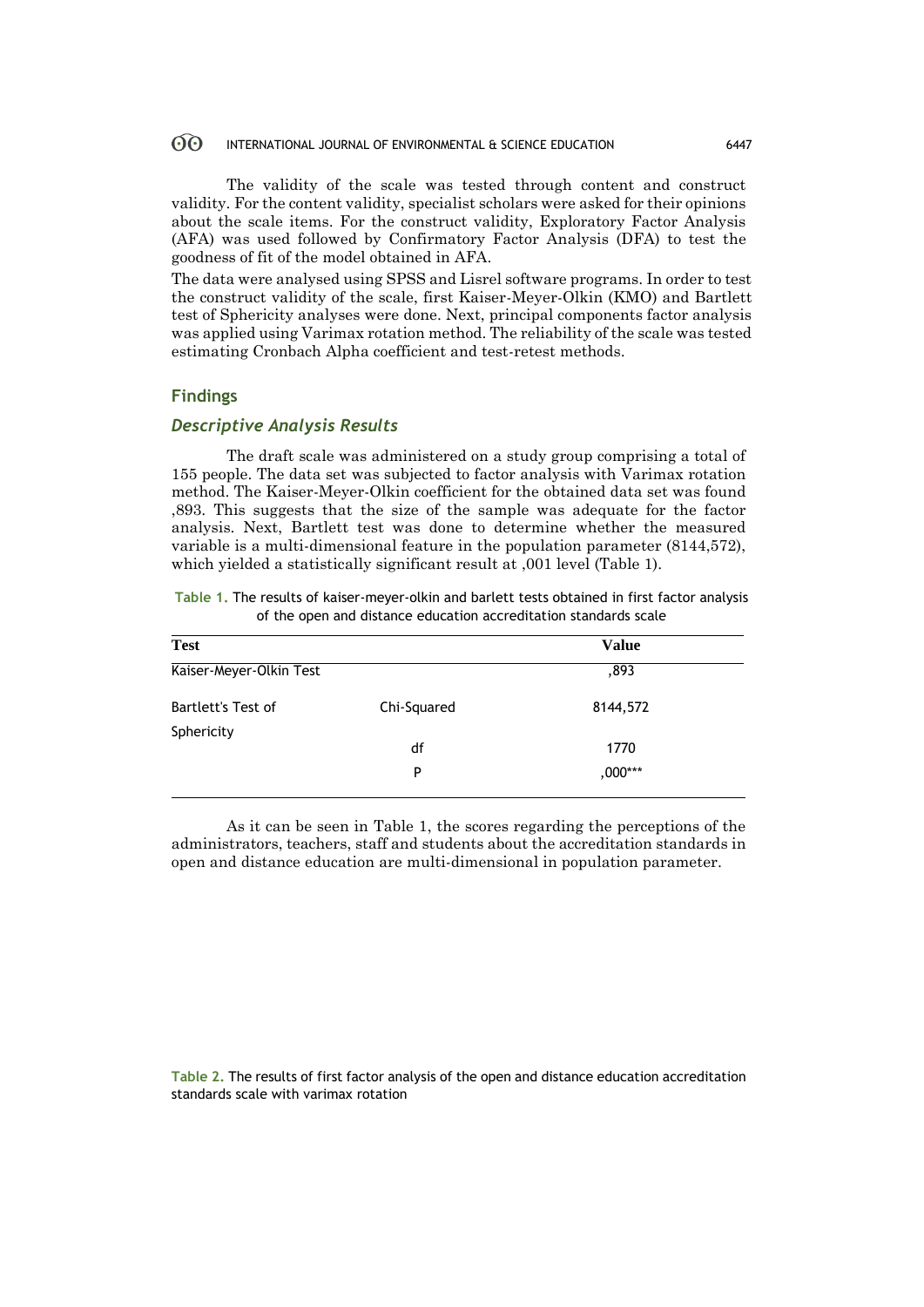| Factor       | Eigenvalue | % of variance | <b>Cumulative %</b> |
|--------------|------------|---------------|---------------------|
| 1            | 7,978      | 13,297        | 13,297              |
| $\mathbf{2}$ | 5,602      | 9,337         | 22,634              |
| 3            | 5,561      | 9,269         | 31,902              |
| 4            | 5,345      | 8,909         | 40,811              |
| 5            | 4,861      | 8,102         | 48,914              |
| 6            | 3,671      | 6,119         | 55,032              |
| 7            | 3,368      | 5,613         | 60,646              |
| 8            | 2,992      | 4,986         | 65,632              |

According to the first factor analysis results of the Open and Distance Education Accreditation Standards Scale with Varimax rotation method (Table 2), the scale was composed of eight factors with eigenvalues above 2,00 including Organizational Structure, Student Services, Quality Assurance/Accreditation, Measurement and Assessment, Organization Mission, Distance Education Management, Distance Education Program, Openness/Credibility/Transparency.All eight factors explained 65,632% of the total variance. Inclusion criteria for items was considered to be having factor loadings at .30 or above in relevant factor. Since all items met this criteria all 60 items in the scale were considered to be valid.

**Table 3.** The results of second factor analysis of the open and distance education accreditation standards scale with varimax rotation

| Factor       | Eigenvalue | % of variance | <b>Cumulative %</b> |
|--------------|------------|---------------|---------------------|
| 1            | 6,873      | 14,622        | 14,622              |
| $\mathbf{2}$ | 5,189      | 11,040        | 25,662              |
| 3            | 4,209      | 8,955         | 34,617              |
| 4            | 4,161      | 8,853         | 43,471              |
| 5            | 3,808      | 8,103         | 51,573              |
| 6            | 3,175      | 6,756         | 58,329              |
| 7            | 3,061      | 6,513         | 64,842              |
| 8            | 2,636      | 5,609         | 70,451              |

As it can be seen in Table 3, the items grouped in each factor with high loadings were named in accordance with their content. Next, the reliability analysis were conducted. Based on the reliability analysis 13 items were decided to be discarded from the scale since they had comparatively low reliability coefficients though their item analysis results were significant. It was also understood that these items took high loadings in multiple factors. After discarding them, the remaining 47 items were subjected to factor analysis with revised item numbers.

**Table 4.** The results of the third factor analysis of the open and distance education accreditation standards scale with varimax rotation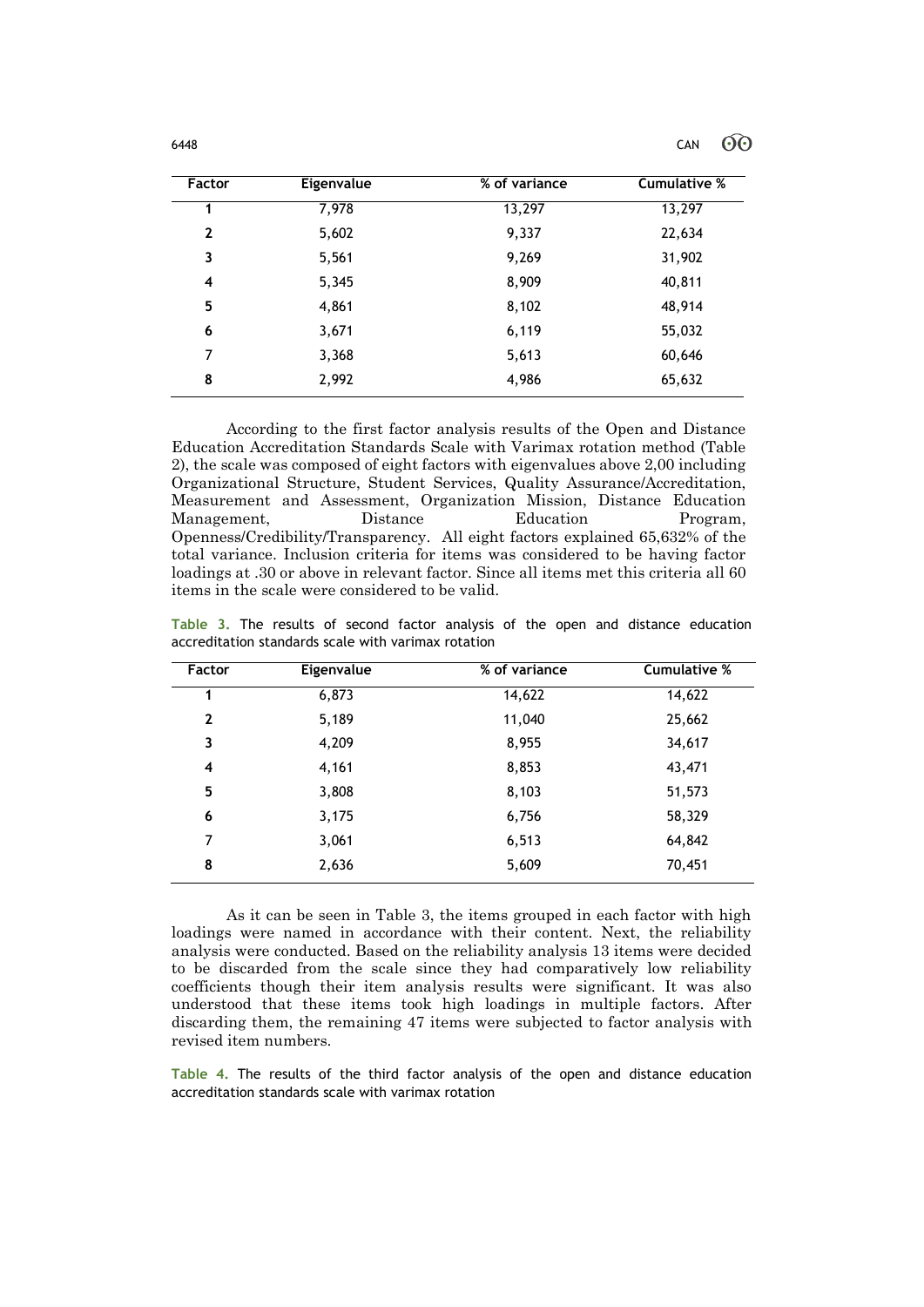| $\Theta$ | INTERNATIONAL JOURNAL OF ENVIRONMENTAL & SCIENCE EDUCATION | 6449 |
|----------|------------------------------------------------------------|------|
|----------|------------------------------------------------------------|------|

| <b>Factor</b> | Eigenvalue | % of variance | <b>Cumulative %</b> |
|---------------|------------|---------------|---------------------|
| 1             | 6,873      | 14,622        | 14,622              |
| $\mathbf{2}$  | 5,189      | 11,040        | 25,662              |
| 3             | 4,209      | 8,955         | 34,617              |
| 4             | 4,161      | 8,853         | 43,471              |
| 5             | 3,808      | 8,103         | 51,573              |
| 6             | 3,175      | 6,756         | 58,329              |
| 7             | 3,061      | 6,513         | 64,842              |
| 8             | 2,636      | 5,609         | 70,451              |

As it can be seen in Table 4, as a result of the third factor analysis, the scale composed of eight factors with eigenvalues above 2,00. The total variance explained by eight factors was 70,451%. In the third factor analysis, the minimum factor loadings of the items was .40. Thus, it was understood that all 47 items in the scale were valid.

|  |                               |  |  |  |  |  | Table 5. Names and numbers of items in each factor of open and distance education |
|--|-------------------------------|--|--|--|--|--|-----------------------------------------------------------------------------------|
|  | accreditation standards scale |  |  |  |  |  |                                                                                   |

| Factor       | <b>Factor name</b>        | Item no                           | Total number |
|--------------|---------------------------|-----------------------------------|--------------|
| no           |                           |                                   | of items     |
| $\mathbf{1}$ | Organizational Structure, | 9, 10, 11, 12, 13, 14, 15, 16, 17 | 9            |
| $\mathbf{2}$ | <b>Student Services,</b>  | 28, 29, 30, 34, 35, 36, 37, 38,   | 11           |
|              |                           | 39,40,45                          |              |
| 3            | Quality                   | 41, 42, 43, 44, 46, 47            | 6            |
|              | Assurance/Accreditation,  |                                   |              |
| 4            | Measurement and           | 31, 32, 33                        | 3            |
|              | Assessment,               |                                   |              |
| 5            | Organization Mission,     | 1, 2, 3, 4                        | 4            |
| 6            | <b>Distance Education</b> | 18, 19, 20, 21                    | 4            |
|              | Management,               |                                   |              |
| 7            | <b>Distance Education</b> | 22, 23, 24, 25, 26, 27            | 6            |
|              | Program,                  |                                   |              |
| 8            | Openness/Credibility/Tra  | 5, 6, 7, 8                        | 4            |
|              | nsparency                 |                                   |              |

As it can be seen in Table 5, as a result of the third factor analysis of the scale with Varimax rotation method, factor loadings of each item were estimated again according to their factors. As a result of the analysis, items were considered in the order of their factor loadings, the factors of some items changed and 8th factor was renamed.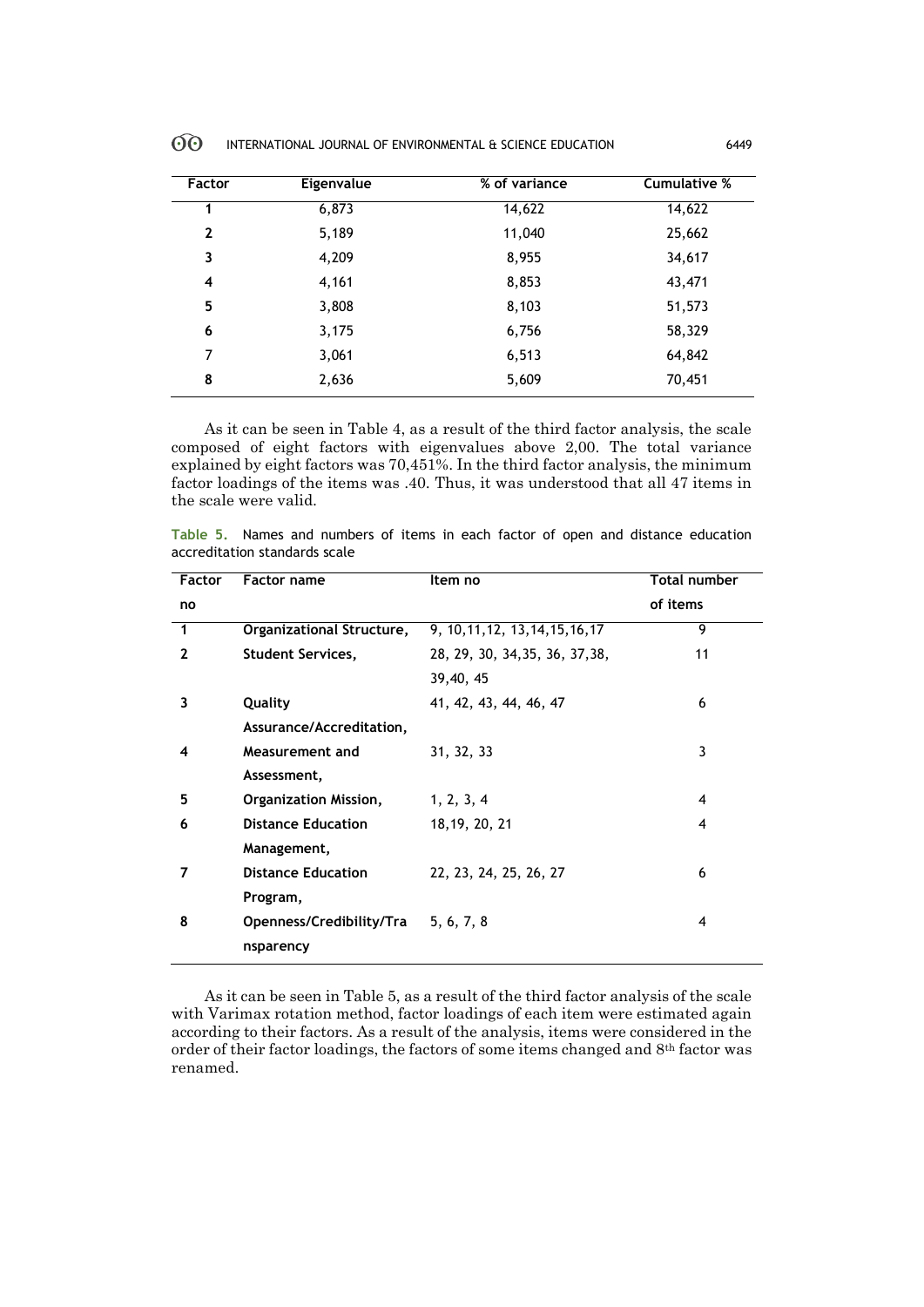|                         | Organizati Student |         | Quality                                        | Measurement Organizati Distance |         |                                         |           | Distance Openness/              |
|-------------------------|--------------------|---------|------------------------------------------------|---------------------------------|---------|-----------------------------------------|-----------|---------------------------------|
|                         | onal               |         | Services Assurance/                            | and                             | on      |                                         |           | Education Educatio Credibility/ |
|                         | Structure          |         | Accreditation, Assessment, Mission, Management |                                 |         |                                         | n         | Transparency                    |
|                         |                    |         |                                                |                                 |         |                                         | Program   |                                 |
| Organizational          | 1,000              | ,589*** | $,513***$                                      | $,436***$                       | ,590*** | $,670***$                               | $,652***$ | $,562***$                       |
| <b>Structure</b>        |                    |         |                                                |                                 |         |                                         |           |                                 |
| <b>Student Services</b> |                    | 1,000   | ,643***                                        |                                 |         | ,601*** ,556*** ,552*** ,715*** ,463*** |           |                                 |
| Quality                 |                    |         | 1,000                                          | ,444***                         | ,395*** | ,492*** ,582*** ,421***                 |           |                                 |
| Assurance/              |                    |         |                                                |                                 |         |                                         |           |                                 |
| Accreditation           |                    |         |                                                |                                 |         |                                         |           |                                 |
| Measurement             |                    |         |                                                | 1,000                           | ,402*** | ,439*** ,521***                         |           | ,297***                         |
| and Assessment          |                    |         |                                                |                                 |         |                                         |           |                                 |
| Organization            |                    |         |                                                |                                 | 1,000   |                                         |           | ,520*** ,529*** ,558***         |
| <b>Mission</b>          |                    |         |                                                |                                 |         |                                         |           |                                 |
| <b>Distance</b>         |                    |         |                                                |                                 |         | 1,000                                   |           | ,579***  ,447***                |
| <b>Education</b>        |                    |         |                                                |                                 |         |                                         |           |                                 |
| Management              |                    |         |                                                |                                 |         |                                         |           |                                 |
| <b>Distance</b>         |                    |         |                                                |                                 |         |                                         | 1,000     | ,558***                         |
| <b>Education</b>        |                    |         |                                                |                                 |         |                                         |           |                                 |
| Program                 |                    |         |                                                |                                 |         |                                         |           |                                 |
| Openness/               |                    |         |                                                |                                 |         |                                         |           | 1,000                           |
| Credibility/            |                    |         |                                                |                                 |         |                                         |           |                                 |
| Transparency            |                    |         |                                                |                                 |         |                                         |           |                                 |

**Table 6**. Correlations between factors of open and distance education accreditation standards scale

**\*p<,05 \*\*p<,01 \*\*\*p<,001 n:155**

As it is seen in Table 6, the correlations between the factors of Open and Distance Education Accreditation Standards Scale were estimated to test the construct validity, which revealed all significant correlation coefficients (p< .001). One of the important criteria regarding the construct validity of a scale is the statistically significant but not too high or too low correlation coefficients between the factors. The correlation coefficients ranged between .715 maximum and .297 minimum. These results clearly prove that factors are neither independent nor overlapping. The results suggested that the scale had the construct validity. After construct validity of Open and Distance Education Accreditation Standards Scale was proven, the scale was subjected to reliability analysis. The reliability of the scale was tested with two distinct methods. First of them was test-retest technique (Temporal reliability coefficient). The scale was administered on a group of 32 students twice in one week interval and the correlation between two test results was calculated.

**Table 7.** Test-retest analysis results (temporal reliability coefficients) for the factors of open and distance education accreditation standards scale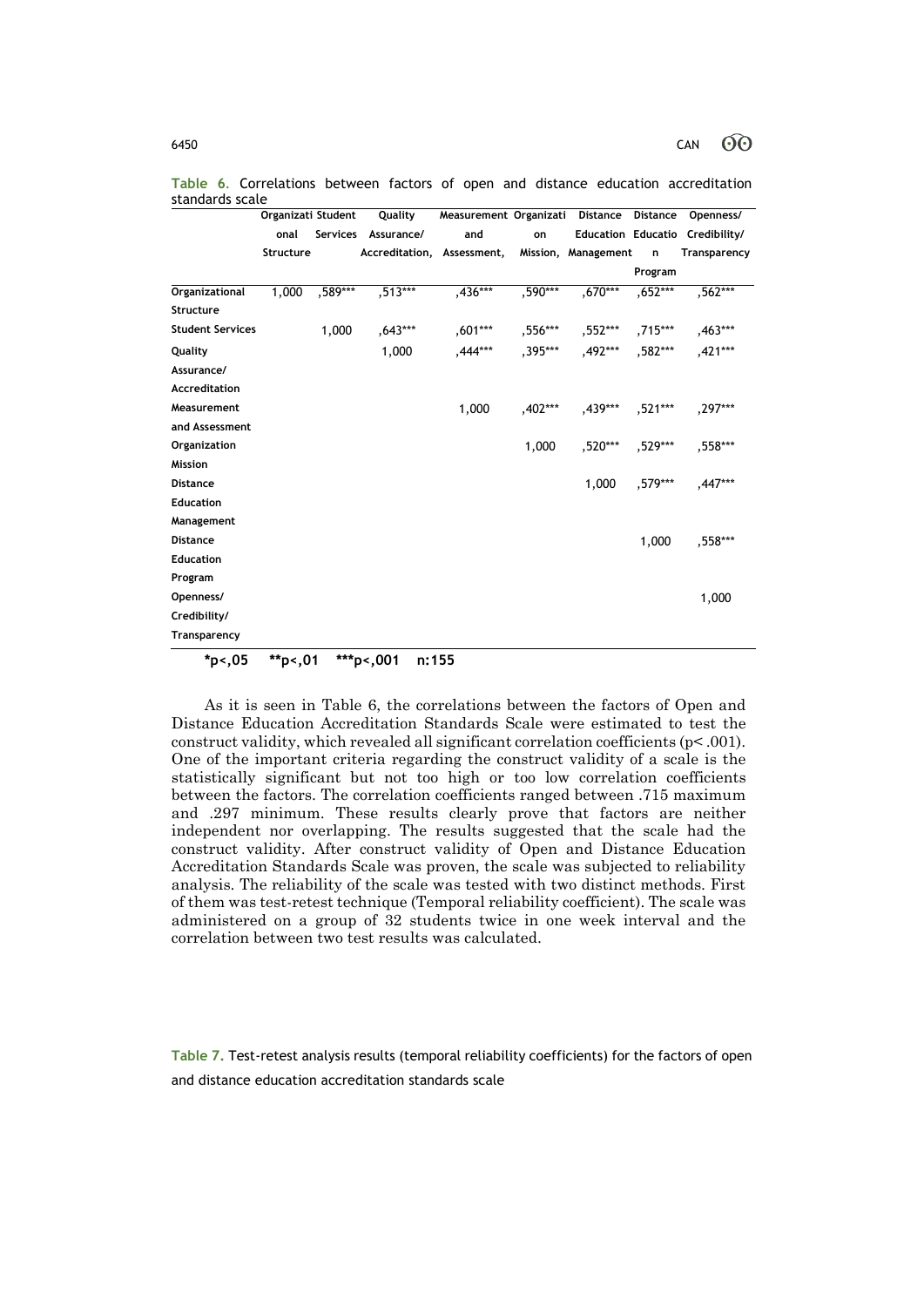| <b>Factors</b>                          | N  | r    | p         |
|-----------------------------------------|----|------|-----------|
| Organizational Structure,               | 32 | ,449 | $.010**$  |
| <b>Student Services</b>                 | 32 | .504 | $,003**$  |
| <b>Quality Assurance/Accreditation</b>  | 32 | .536 | $,002**$  |
| Measurement and Assessment              | 32 | ,290 | .108      |
| <b>Organization Mission</b>             | 32 | ,703 | $,000***$ |
| <b>Distance Education Management</b>    | 32 | .442 | $,011*$   |
| <b>Distance Education Program</b>       | 32 | .595 | $,000***$ |
| Openness/Credibility/Transparency       | 32 | ,506 | $,003**$  |
| <b>Total</b>                            | 32 | ,795 | ,000***   |
| $*_{p<.05}$<br>***p<,001<br>$*_{p<,01}$ |    |      |           |

As it is seen in Table 7, the correlation coefficients for the scores obtained from two successive applications of Open and Distance Education Accreditation Standards Scale ranged between .703 and .290 for each factor. The temporal reliability coefficients were found to be statistically significant for all factors except for measurement and assessment factor at .05 level at least.

**Table 8.** Internal consistency coefficients for open and distance education accreditation standards scale

| <b>Factor</b>                                             | N   | r     | p         |
|-----------------------------------------------------------|-----|-------|-----------|
| <b>Organizational Structure</b>                           | 155 | ,9420 | $,000***$ |
| <b>Student Services</b>                                   | 155 | ,9146 | ,000***   |
| Quality                                                   | 155 | ,8756 | ,000***   |
| Assurance/Accreditation                                   |     |       |           |
| <b>Measurement and Assessment</b>                         | 155 | .8942 | ,000***   |
| <b>Organization Mission</b>                               | 155 | ,8861 | ,000***   |
| <b>Distance Education</b>                                 | 155 | ,8860 | ,000***   |
| Management                                                |     |       |           |
| <b>Distance Education Program</b>                         | 155 | ,8839 | ,000***   |
| Openness/Credibility/Transpa                              | 155 | ,8111 | ,000***   |
| rency                                                     |     |       |           |
| Total                                                     | 155 | .9683 | ,000***   |
| * ^ <b>r</b><br>مقدمات<br>مقدماه ماله<br>$\sim$<br>$\sim$ |     |       |           |

**\*p<,05 \*\*p<,01 \*\*\*p<,001**

As it is seen in Table 8, the Cronbach Alpha internal consistency coefficients for the factors of Open and Distance Education Accreditation Standards Scale were found between .9683 and .8111 as the second evidence of reliability. The Cronbach Alpha coefficient for the whole scale was found .9683, which proved that the developed scale was reliable. Based on the obtained results it can be said that the internal consistency and thus reliability of the items in each factor is high. In order to test the item reliability of the scale item-total correlations, adjusted itemtotal correlations and item discrimination indices were calculated. These tests were done both for individual factors and for the scale in general. Item analysis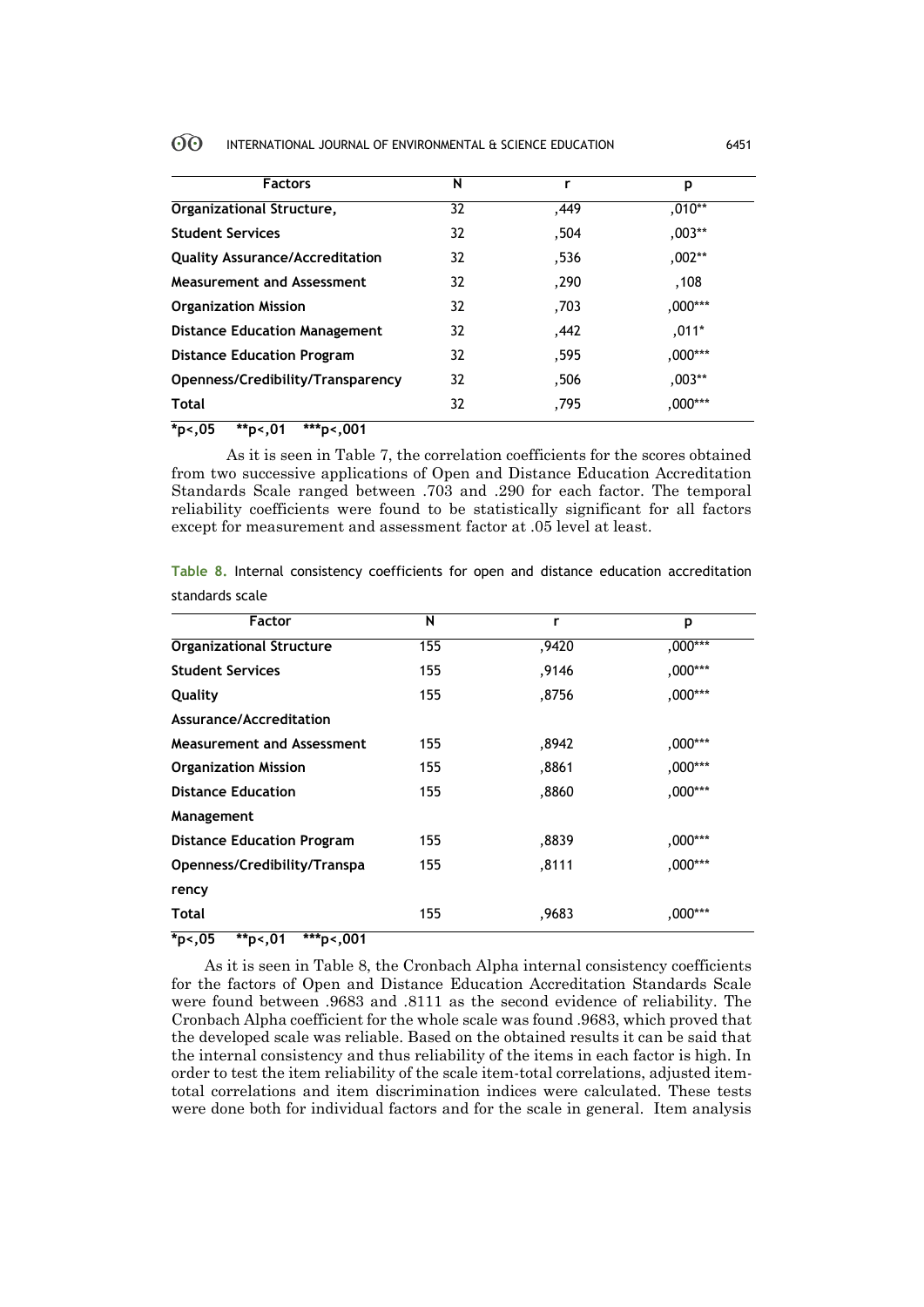were done for all items in Open and Distance Education Accreditation Standards Scale, and it was understood that all items yielded statistically significant (p .001) results with all three tests. Considering the total scale, all items are reliable and valid (discriminative).

The same tests were repeated for each of the eight factors, and based on the results all factors of the scale similarly yielded statistically significant results (p< .001) in the analyses of item-total correlation, adjusted item-total correlation and item discrimination. he final scale was composed of 47 five-point Likert type items under eight factors including Organizational Structure, Student Services, Quality Assurance/Accreditation, Measurement and Assessment, Organization Mission, Distance Education Management, Distance Education program, Openness/Credibility/Transparency. Finally, the CFA results revealed that fit indices were adequate  $(x^2/df=1.62, GFI=0.94, AGFI=0.91, CFI: 0.92, RMSEA=0.047$ and SRMR=.076), thus the eight-factor structure of the scale had a good fit with the sample data.

### **Discussion, Conclusion, and Recommendations**

To determine the accreditation standards in open and distance education is one of the priorities in Turkey. In the present research, the Open and Distance Education Accreditation Standards Scale with 47 items under 8 factors was developed conducting the validity and reliability studies. During the development process, to test the construct validity of the scale first

Kaiser-Meyer-Olkin (KMO) and Bartlett test of Sphericity tests were done. Kaiser-Meyer-Olkin value was found .893 and result of Bartlett test was found 8144,572. According to the results of first and second factor analysis of the scale with Varimax rotation method, it was understood that the scale was eight factors with eigenvalues over 2,00, including Organizational Structure, Student Services, Quality Assurance/Accreditation, Measurement and Assessment, Organization Mission, Distance Education Management, Distance Education Program, Openness/Credibility/Transparency. Total variance explained by the eight factors was 65,632% in the first analysis and 70,451% in the second analysis.

The correlation coefficients between the factors calculated to test the construct validity of the Open and Distance Education Accreditation Standards Scale was found between .715 maximum and .297 minimum, and all correlations between factors were found to be statistically significant at .001 level the least. Based on these results obtained, it was generally concluded that Open and Distance Education Accreditation Standards Scale is a valid instrument to be used in the field of open and distance education after middle schools stage.

The reliability of the scale was tested using test-retest method (temporal reliability). First the scale was administered on a group of 32 students twice in one week interval and the correlation between two test results was calculated. The correlation coefficients between the pre- and post-applications ranged between .703 and .290, which were statistically significant for all factors except for measurement and assessment factor at .05 level at least.

As the second stage of reliability studies of the scale, the Cronbach Alpha internal consistency coefficients for the factors of Open and Distance Education Accreditation Standards Scale were found between .9683 and .8111. The Cronbach Alpha coefficient for the whole scale was found .9683, which proved that the developed scale was reliable. Based on these results obtained, it was generally concluded that Open and Distance Education Accreditation Standards Scale is a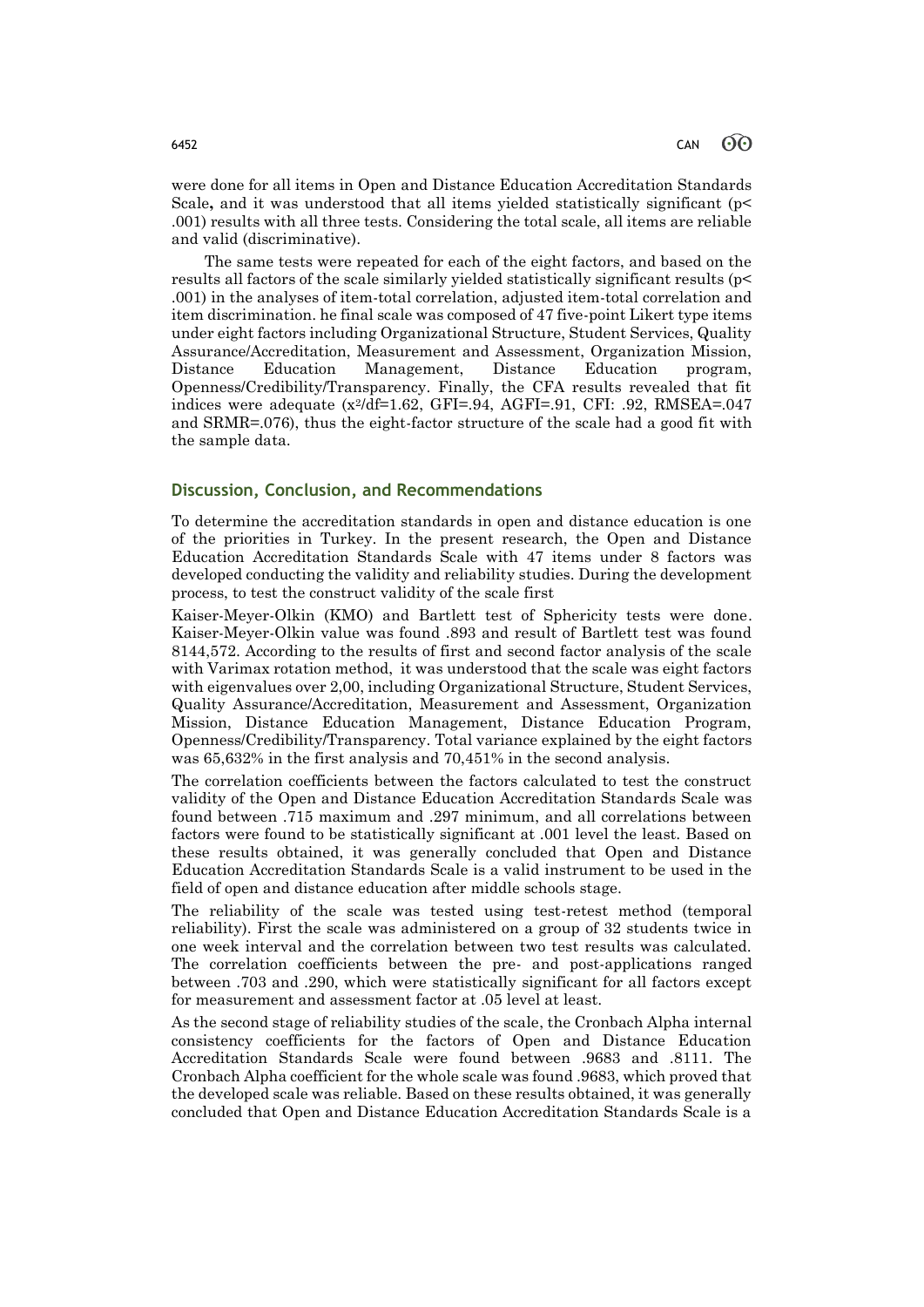reliable instrument to be used in the field of open and distance education after middle schools stage.

The accreditation of distance education institutions shall increase their national and international publicity and thus making it easier for the graduates to be employed by international employers. The accreditation of the distance education programs will help justifying the establishment of an open and distance education program, thus taking an important step in terms of ensuring the compliance of open and distance education programs to the country's education philosophy, employment of graduates, student admission conditions, and required technical and academicals competencies.

The literature review (Bakioğlu &Can, 2011; Bakioğlu &Can, 2014a; Bakioğlu &Can, 2014b; Can, 2005; Can, 2012; Can, 2014a; Can, 2014b; Durman, 2007; Yamamoto &Can, 2013) revealed that recently there has been important quantitative development in open and distance education in Turkey. However, there are still some inadequacies in open and distance education in terms of legislature, pedagogy, administration, finance and standards particularly in measurement and assessment. Students attending open and distance education institutions have many demand and expectations from the institution especially in terms of academic achievement, demands from the institution, and student affairs. Students do not find open and distance education services sufficient. This suggests that determining the accreditation standards in open and distance education is a priority. Therefore, there is a need to establish accreditation institutions. It is a critical issue to determine to what extent open and distance educational institutions meet the accreditation standards after these accreditation institutions and standards are established. In this regard the Open and Distance Education Accreditation Standards Scale developed in the present study can be used as an instrument to meet this significant need.

Where accreditation studies in higher education in Turkey are analysed, it is noticed that such accreditation studies are conducted by YÖK (2012). In 2005, Academic Assessment and Quality Development Regulation for Higher Education Institutions was published in accordance with Standards and Guidelines for Quality Assurance in the European Higher Education Area (ESG) in order to develop and assess the quality of education, instruction, and research activities. Moreover, as an important development, Academic Assessment and Quality Development Committee for Higher Education Institutions (YÖDEK) was founded.

It is evident that there is a need for researches to determine to what extent open and distance education institutions meet the accreditation standards making use of the current accreditation standards and procedures of national accreditation institutions (MÜDEK, 2012; YÖDEK, 2014) and international accreditation institutions (DETC, 2016; ACCET, 2016; ACTDE, 2010; ODLQC, 2016; CHEA, 2016).

Öz (2005) claims that there may be problems when quality assurance systems are imported from other countries, and in order to establish an accreditation system in the field of open and distance education, a quality assurance system special for our own country should be established considering the local institutional, cultural, structural and technical characteristics.

Jung (2004, p. 3-4) suggests that there is an urgent need for international entrepreneurship to create quality assurance and capacity in distance education in higher education market due to globalization, to discuss new issues in distance education based on changing conditions, and to revise the quality assurance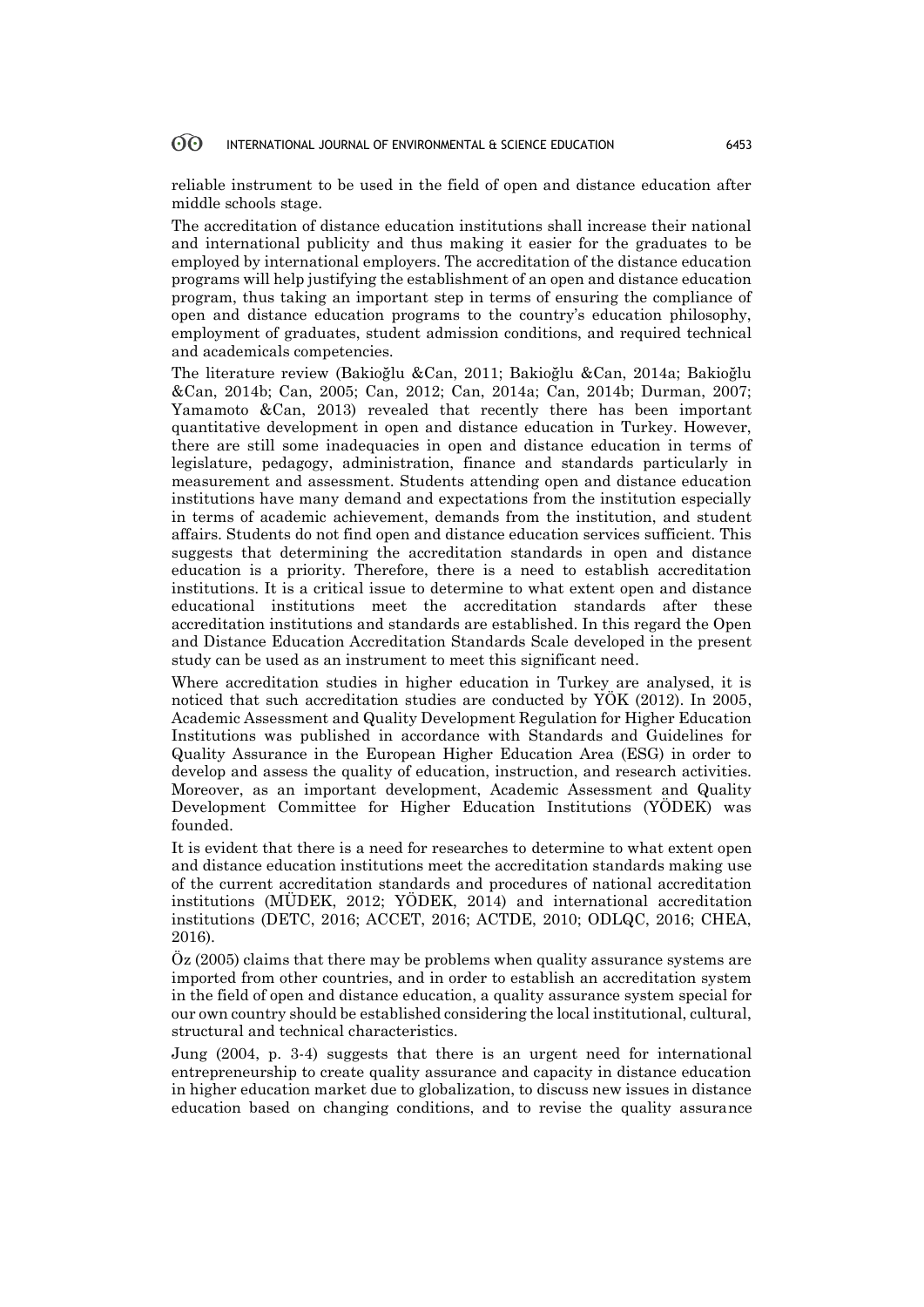mechanisms of distance education at national and international institutional levels.

It is evident that the scale for which validity and reliability studies were done can be used to measure whether open and distance education intuitions meet the accreditation standards thus ensuring that clients of the open and distance education instructions will receive more qualified services.

It can be said that the "Open and Distance Education Standards Scale" composed of eight factors and 47 Likert type items developed in this study is a valid and reliable instrument. The scale can be used by researchers and policy-makers working in the field of open and distance education at post-secondary education level, and arrangements can be done based on the results obtained. However, it can be suggested that validity and reliability of the scale should be retested when the scale is intended to be used for open and distance education institutions at secondary school level. It can be also suggested that advanced studies should be done to determine the open and distance education accreditation standards on samples representing the general population at provincial or national levels. Moreover, it is believed that similar studies can be conducted with staff, students, teachers, and administers on different educational stages (e.g. secondary, higher, formal, extended education etc.).

### **References**

- Accrediting Council for Continuing Education and Training (ACCET).(2016). *The Accreditation Process.* Retrieved from [http://www.accet.org/,](http://www.accet.org/) on 27 January 2016.
- Accreditation Council for Distance Education (ACTDE). (2010). *Setting Standards for Quality Education.* Retrieved from [http://actde.org/ACTDE/overview.asp,](http://actde.org/ACTDE/overview.asp) 13 December 2010.
- Bakioğlu, A. and Can, E. (2011) Measurement and Asssesment in open education: problems and Suggestions*. Uluslararası Yükseköğretim Kongresi: Yeni Yönelişler ve Sorunlar.* 27-29 May 2011, İstanbul: Turkey.
- Bakioğlu, A. and Can, E. (2014a). Quality and Accreditation in Distance Education. Ankara: Vize Yayıncılık.
- Bakioğlu, A. and Can, E.(2014b). Open and Distance Education: Does Globalisation Effect the Quality. Asia Pacific Educational Research Association (APERA) & the Hong Kong Educational Research Association (HKERA) International Conference 2014. 19-21 November 2014 The Hong Kong Institute of Education (HKIEd), Hong Kong.
- Büyüköztürk, Ş. (2001). *Experimental Designs: Pretest Posttest Control Grouped Design and Data Analysis*. Ankara: PegemA Yayıncılık.
- Büyüköztürk, Ş. (2002). Data Analysis Manual for Social Sciences (Statistics, Research Design, SPSS Applications and Interpretation). Ankara: Pegem A Yayıncılık.
- Can, E. (2005). *The distance education students' evaluations of the management of the distance education system.* Unpublished Master Thesis. Marmara University, Educational Sciences Institute, İstanbul.
- Can, E. (2012). *Review of the qualification level of accreditation in open and distance education.* Unpublished Doctoral Dissertation. Marmara University, Educational Sciences Institute, İstanbul.
- Can, E.(2014a). Open and distance education: Pedagogical, Legal and Administrative Requirements. *I. Eurasian Educational Research Congress.* EJER-Istanbul Unıversity, 24-26 April 2014, Istanbul-Turkey.
- Can, E. (2014b). Open and Distance Education System in Transition to Higher Education in Turkey: Current Situation, Problems and Suggestions. Cumhuriyet'in Kuruluşundan Günümüze Eğitimde Kademeler Arası Geçiş ve Yeni Modeller Uluslararası Kongresi. Başbakanlık Atatürk Araştırma Merkezi ve Gazi Üniversitesi Gazi Eğitim Fakültesi. 16-18 Ocak 2014, Antalya.